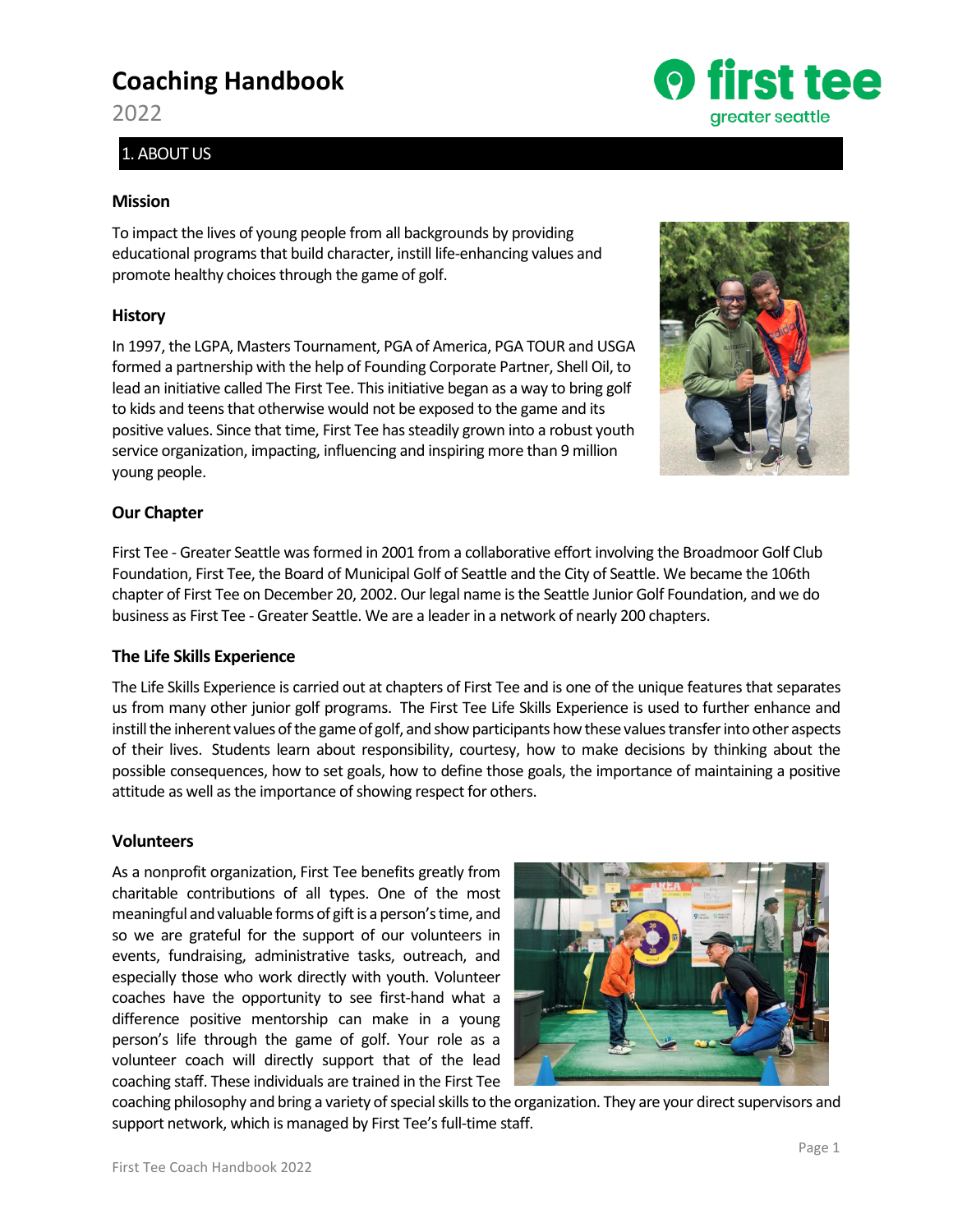# 2. POLICIES

# **Dress Code**

Please dress in golf or athletic attire. Slacks, skirt or shorts and a collared shirt are recommended. Please avoid denim, and if possible, sport The First Tee or golf-related logo! *Clothing that advertises beer, tobacco, illegal substances, violence and disrespect, or companies that manufacture or promote materials or goods that is inappropriate for children may not be worn during class.*

# **Language Policy**

While present in First Tee learning environments, coaches and volunteers should always exercise good judgment when it comes to their choice of words, subject matter and dialogue. With the goal of creating a positive, family-friendly atmosphere, we strictly prohibit any foul language, cuss words, or inappropriate conversation. When in doubt, keep it G-rated.



# **Substance Use Policy**

Smoking and drinking alcohol is not an acceptable behavior when in or around a First Tee environment. This means that consumption of these substances on the premises is strictly forbidden, and it is also requested that no trace of them be evident upon your arrival. We thank you for your cooperation in instilling a culture that is congruous with the Nine Healthy Habits and overall wellness.

# **Child Safety**

No coach or volunteer should ever be alone with a solitary student when away from the group activity. Please be mindful that there be another coach, volunteer, parent or adult present at all times when being around a solitary student. For bathroom breaks or individual attention of any kind, please ask for assistance from a member of the staff or other volunteers, or have participants find a "buddy."

## **Background Checks**

We conduct background checks on all adults who interface with children. We appreciate your compliance with this policy in protection of the young people we serve, and if you have an outstanding circumstance we should be aware of, please contact us.

# 3. PROCEDURES

## **Lesson Planning**

Each week we introduce a new set of life skills, with golf activities as the context. You will have the opportunity to review this material prior to the start of class, most often in a weekly email. The role of staff coaches is to design and implement "purposeful play" activities, using the "games approach," where players can practice and explore lessons as a group. Feel free to provide relevant input and ideas at the appropriate times, which is typically before or after class, or during transition.

## **Arrival**

Please arrive *no later than* 30 minutes prior to the start of your class. Volunteers, please sign in on the class roster or volunteer sign-in sheet so we have a record of your attendance, and then be ready to get involved right away. The time just prior to class is crucial for setup and preparation, so consult a staff coach because your help may be needed with a specific task. If no assignment is given, request a briefing on the lesson plan and then simply make an effort to greet and direct families as they arrive for class.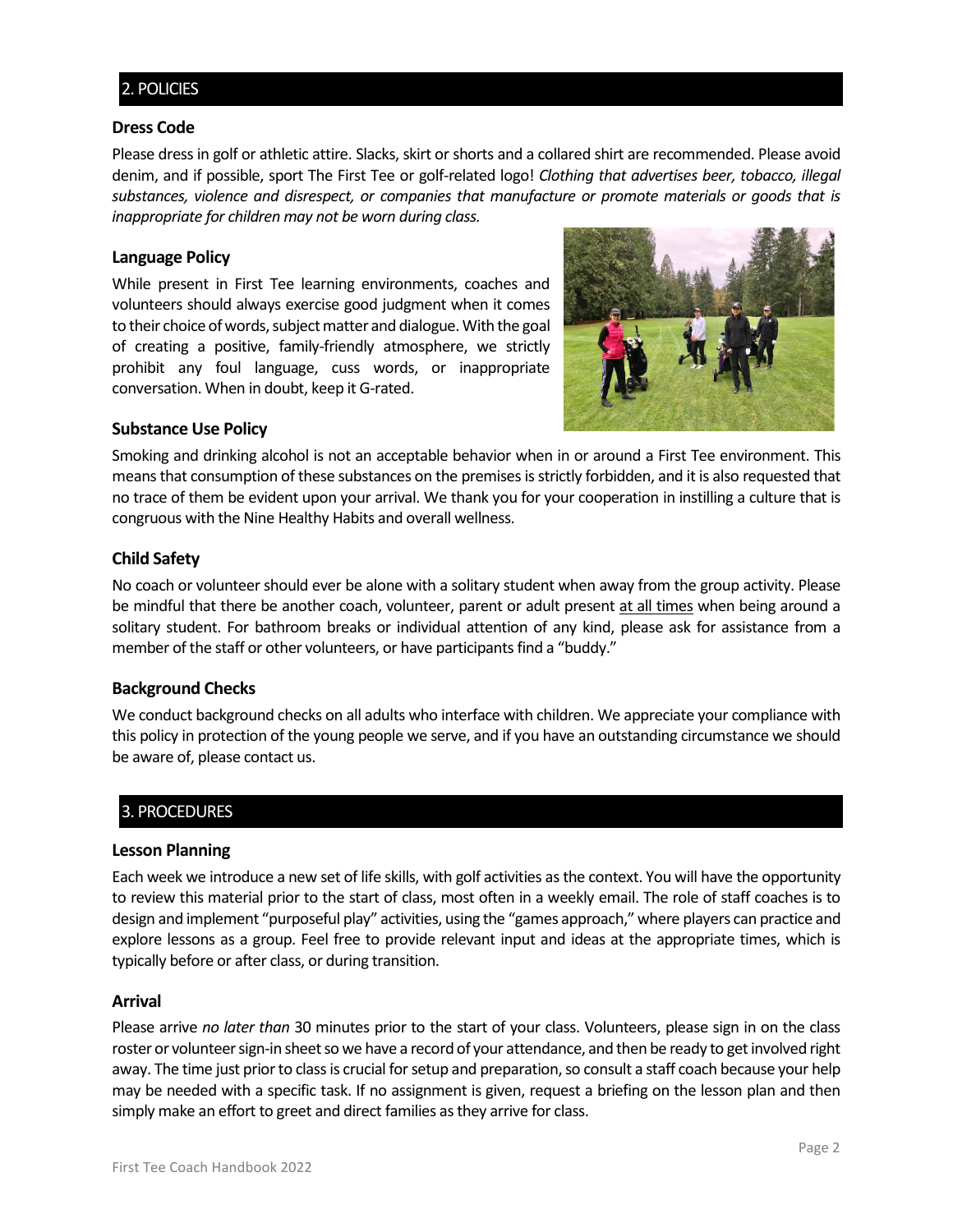# **Typical Class Agenda**

Pre-class Preparations:

- Facility space is reserved (practice areas or golf course)
- Equipment and activities are set up
- Logistics discussed and finalized (timing, direction, sequence)
- Coach meeting prior to participant arrivals
- Volunteer coaches arrive and sign in on the class roster

Welcome and Introductions:

- Meeting and greeting, students sign in on the class roster
- Students turn in any homework and obtain necessary equipment/materials
- Final touches made on activities
- Develop student and parent relationships

Activity Delivery:

- Warm-up & icebreaker activities
- Review Core Lesson
- Assign groups and stations, give clear directions

Wrap-up and Conclusion:

- Conclude games for the day, record scores, put away equipment
- Review the day's lesson, discuss the lesson's "bridge to life"
- Hand out any homework
- Ensure all students have safe transportation home

# **Cancellations**

If for any reason you will be unable to attend a scheduled class, please notify the Head Coach with as much notice as possible. We understand that emergencies occur in which communication may be limited, but we ask that you make your best effort. You will be provided with contact information for the Head Coach, and you are welcome to communicate with the Program Director and/or Volunteer Director anytime as well, who will communicate with your coaching team in a timely manner.

# **Student Misbehavior**

If a student is misbehaving, please ask the lead instructor how it should be addressed. Participants should always be communicated with respectfully and with empathy, so seek to understand their situation first. If discipline is necessary, a typical procedure will include: 1) reminder of the Code of Conduct and how it applies, 2) verbal warning, 3) 5 minute "time out," 4) removal from the day's activities and discussion with parent/guardian. Rarely will you need to move beyond step 3, but at that point a Staff Coach should be involved.

# **Appropriate Terminology**

Participants of First Tee are not typically referred to as "kids," but rather: players, juniors, children, participants, students or members. We **do not evaluate performance in terms of good vs. bad**, with regard to shots, players, attitudes, or anything in class for that matter. That form of measure is subjective and often based on your own objectives rather than theirs, and can have deleterious consequences on a young person's confidence.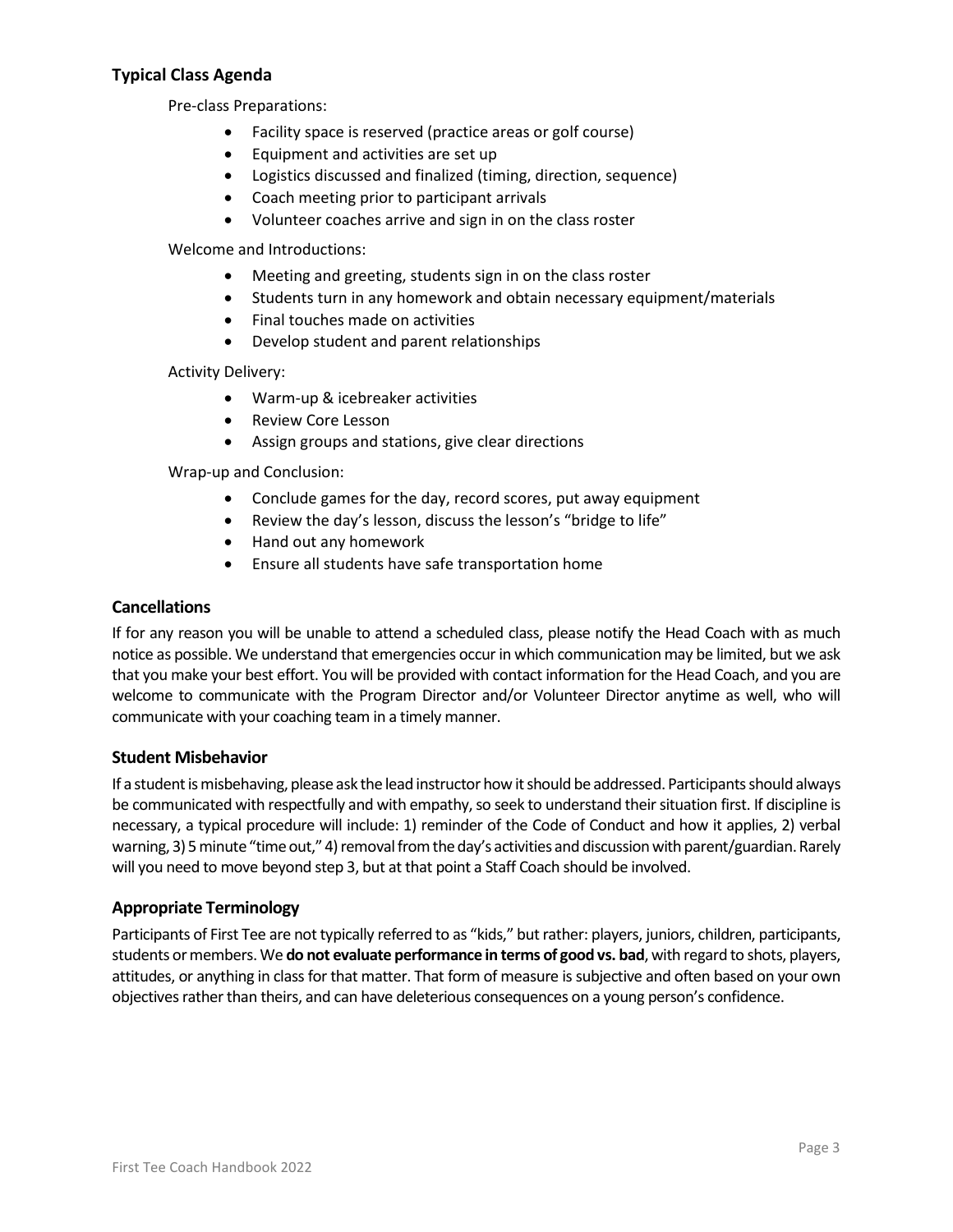Always try to "empower" young people. When speaking with our participants, do so at eye level, even if this means kneeling or crouching down. Inquire about their general feelings and overall enjoyment of golf, rather than what you may perceive as "wrong" or flawed in their approach, and especially if they seem discouraged. Good thoughts lead to good shots, and often the focus should be on the *process,* rather than the *outcome*.



For example: "What was your target?" or "How did that shot feel?" or "Remember your best shot so far? What did you do differently on that one?" or "Yes, but great balance!"

# 4. FIRST TEE COACHING PHILOSOPHY

The First Tee coaching philosophy is built upon four important building blocks. These provide the foundation for our approach toward lesson planning, delivery, and mentorship with young people.

#### **Activity-Based**

**Doing vs. Telling:** use a hands-on approach whenever possible, and never lecture. Keep verbal instructions and monologues to a minimum, and during group discussion, engage everyone in the conversation.

**Fun and Seamless:** ensure that activities are designed as interactive games, where players spend more time engaged than disengaged, and there is very little waiting in line. Purposeful play allows participants to learn the lesson while swinging a club, running a relay race, or even filling out a scorecard.

#### **Mastery-Driven**

**Intention Equals Attention:** Make sure to model and reinforce the behaviors you want players to learn, and understand that any exception may undermine that message. Whether it be positive thinking or not using an iron on the green, make sure you don't compromise.

**Balancing Process and Outcome:** We will always be working on both process and outcome, and so it's important to distinguish between and identify the two when working with young players. Often the focus should be shifted away from where the ball ends up and toward what the player is doing well in their technique.

#### **Empower Youth**

**Youth-centered:** Adults are responsible for designing and leading the class, but it is created for a youth audience, so it should be tailored to their age group and interests. More specifically, the players and their needs always come first.

**Relationship-focused:** The old adage "they don't care what you know until they know that you care" is one of the most important to keep in mind. Get to know the player and their interests first, and then begin to help them with the lesson. You'll both be more apt to learn.

#### **Continuous Learning**

**Coachable Moments:** Golf gives us the opportunity to learn many lessons, but we must acknowledge them to retain their full value. Likewise, moments will arise in class to learn from the game and from each other, and capturing these is a fun and vital coaching skill.

**Good-Better-How:** We do not measure things in terms of "good" vs. "bad." Rather, we isolate what was *good* about the effort and then follow that with what could have been *better*, and *how* it could have been better. This is useful in any kind of review with players, other coaches and yourself, and the *goods*should always outnumber the *betters*.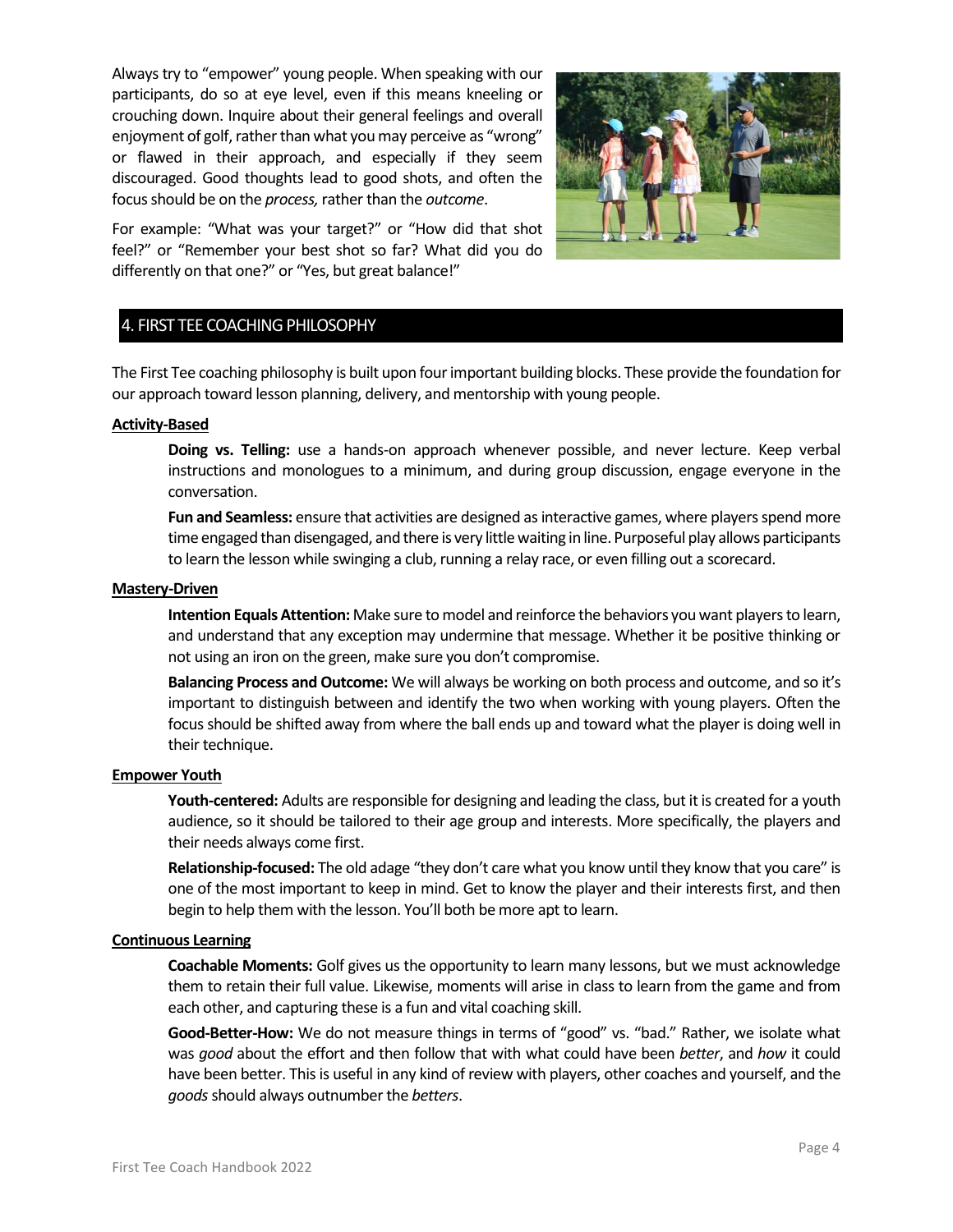# 5. GENERAL COACHING TECHNIQUES

## **1. Be a role model**

While in the First Tee learning environment, be your best self.

# **2. Be organized**

At times you may be unsure of the lesson plan or how to proceed, but it is important to keep your composure and reinforce players' confidence in your leadership.

# **3. Exude energy and enthusiasm**

Players should get the feeling that you *want* to be there.

# **4. Be clear and concise**

When giving instructions or answering a question, be as articulate and brief as possible.

## **5. Get on their level**

When you are youth-centered, the participants come first. Bend down or get on a knee when you speak with them, and participate in the games. They'll appreciate your youthfulness and respect.

## **6. Be patient**

Golf is challenging, and especially for young people whose physical attributes and motor skills are still in the developmental phase. Additionally, many times players don't share your goals, so understand that they may be motivated by factors that are unbeknownst to you.

## **7. Be positive**

Always focus on what was good about the attempt. There are no "bad" shots.

## **8. Develop relationships**

Get to know everyone, and don't be shy. Reach out and shake hands with coaches, players, parents, and the golf course staff. Let them know who you are, why you're there, and ask how you can help.

## **9. Be task-oriented**

Model the behaviors you'd like to see, and players will follow your lead. Additionally, always maintain a fun, but task-oriented mentality. In other words, keep it lighthearted but focused.

## **10. Demonstrate**

Don't be afraid to grab a club or ball and try the shot yourself! Matching your *attention* to your *intention*, follow the same rules that you have set for the group. They'll either be impressed with your talent or encouraged by the fact that you're not perfect, but either way they will recognize that it must be a fun activity if you're motivated to participate.